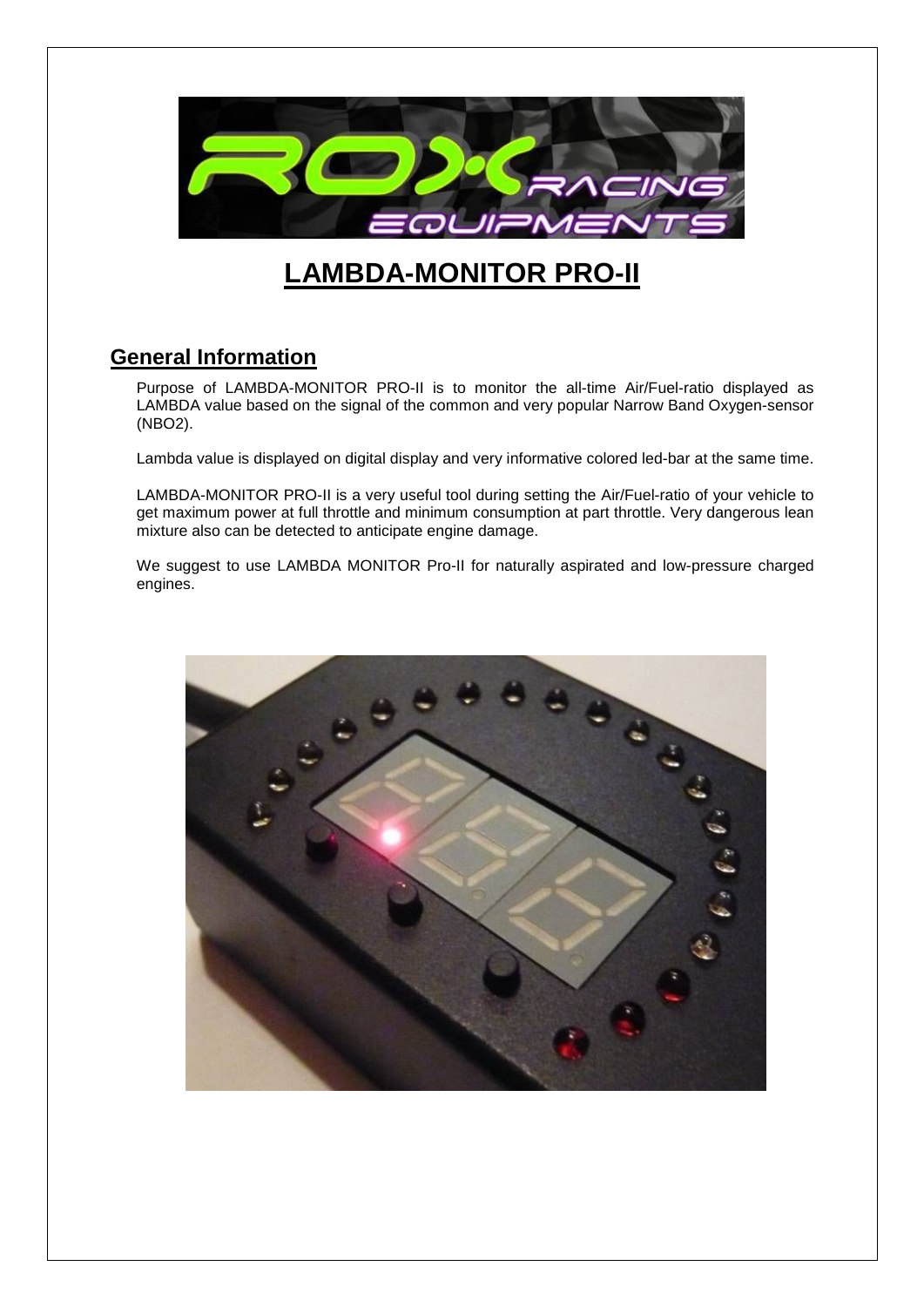## **About power increasing**

Vehicle manufacturers do not fine air-fuel mixture to the value that offers maximum power because of the environmemtal protection rules, so there can be a considerable amount of an untapped power in yor engine.

The amount of the mixed fuel can be increased by different tuning solutions:

- ECU managed engine:
- Piggy-Back device
- Programmable tuning box
- Increasing fuel-pressure

Carburetor:

Changing jets

You should choose any of the solutions mentioned above, first of all: It is a must to know the alltime Air/Fuel-ratio.

### **About lambda-value**

Too lean and too rich mixture also can lead to high fuel consumption and power loss at the same time.

Too lean mixture can effect over heating that can shorten life of the engine or –in extreme casescan damage the engine specially in case of charged engines.

Basically it is a must to correct Air/Fuel-ratio in case of appliing direct air filter or any other engine tuning solutions.

Changing to E85 (Ethanol) volume of the applied fuel must be increased by 22% to get the same Air/Fuel-ratio as it was when using common petrol. E85 offers less heat load, 10% extra power, more economical driving and it is also more environment friendly.

On the diagram below you can find relation among power, fuel consumption and lambda-value. Lean mixture is representated at the right side, rich mixture is at the left side.





Maximum power is at lambda=0.86, while the minimal consumption is at lambda=1.05.

The optimal point between consumption and power is at lambda=1.00.

The more fuel you apply, it cools the more the engine. In case of charged engines decreasing lambda value below lambda=0.86 (increasing fuel volume above the maximum power value) can decrease the huge heat load of the engine, although there is some power loss.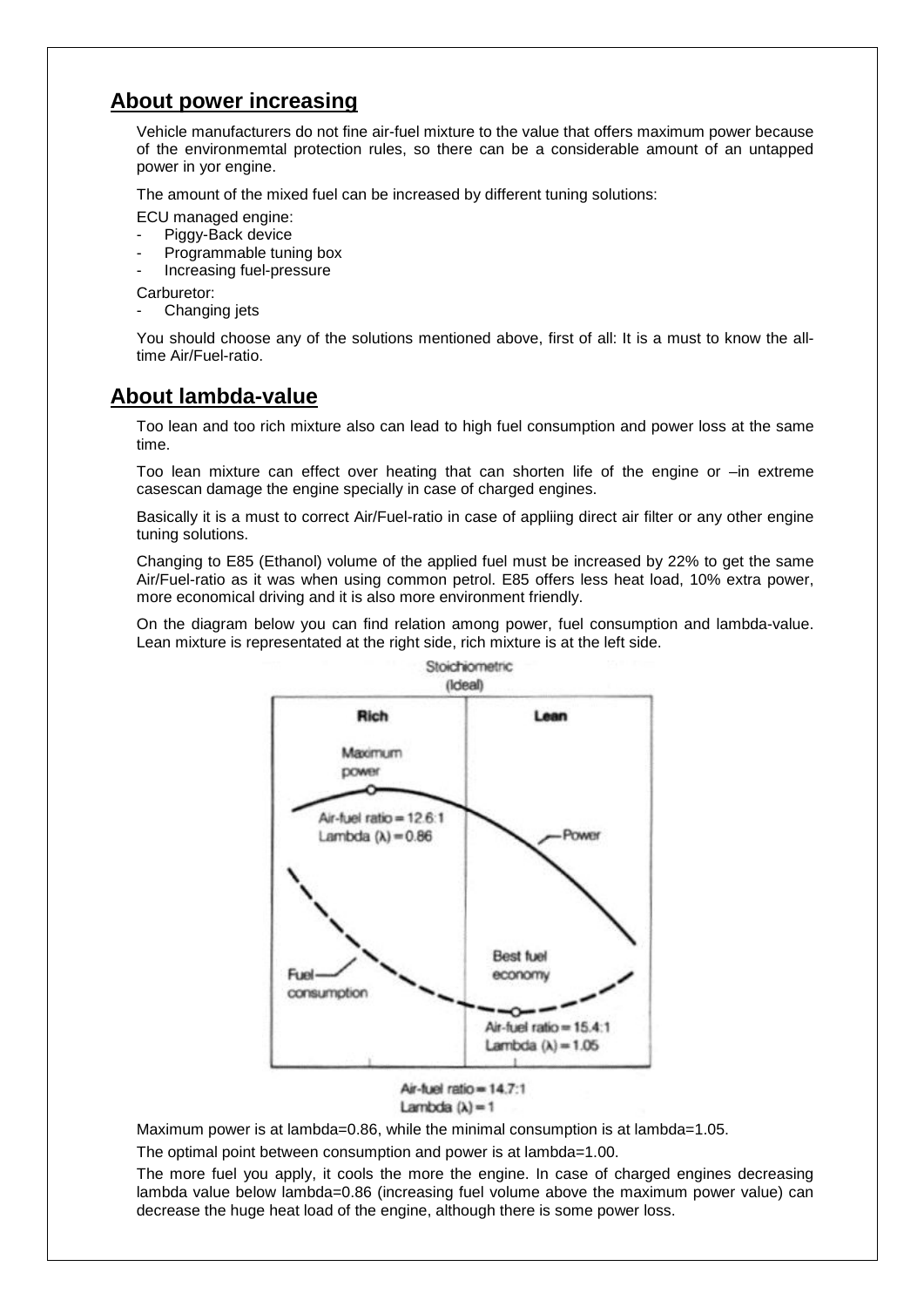## **About Narrow Band Oxygen-sensor**



Narrow Band Oxygen-sensor can measure:

- mixture leaner than 0.95: 100% accurate.
- mixture richer than 0.95: at least 95% accurate.

The accurate of measuring lambda-value in case of mixture richer than 0.95 depends on the temperature of the oxygen sensor (temperature of the exhaust gas).

It means, the Narrow Band Oxygen Sensor can measure Air/Fuel-ratio by a tolerable accuracy. First of all, the very dangerous lean mixture can be precisly detected and changing of the mixture can be traced.

It is suggested to measure mixture near lambda=0.85 after some hard acceleration after engine has reached its operation temperature to let exhasut gas warm up the sensor.

It is suggested to use heated oxygen sensor.

Suggested type: **BOSCH LSM-11** (0 258 104 002 / 0 258 104 004)

**NOTE: LEADED FUEL DAMAGES ANY KIND OF OXYGEN SENSORS IMMEDIATELY!**

#### **How to install additional oxygen-sensor**

Most of the vehicles has a factory built-in Narrow Band Oxygen-sensor that takes place at the front section of the exhaust system.

However, it is quite easy to install additional oxygen-sensor into the exhaust system using a screw-profile. Pay attention to the correct fiting position.

The closer the oxygen-sensor to the cylinder head, the higher the exhauxt gas temperature, so try to fit oxygen-sensor to the common section of the exhaust system as close to the cylinder head as possible. Installing the sensor to the common section of the exhaust system lets you measure Air/Fuel-ratio of every cylinder at the same time.

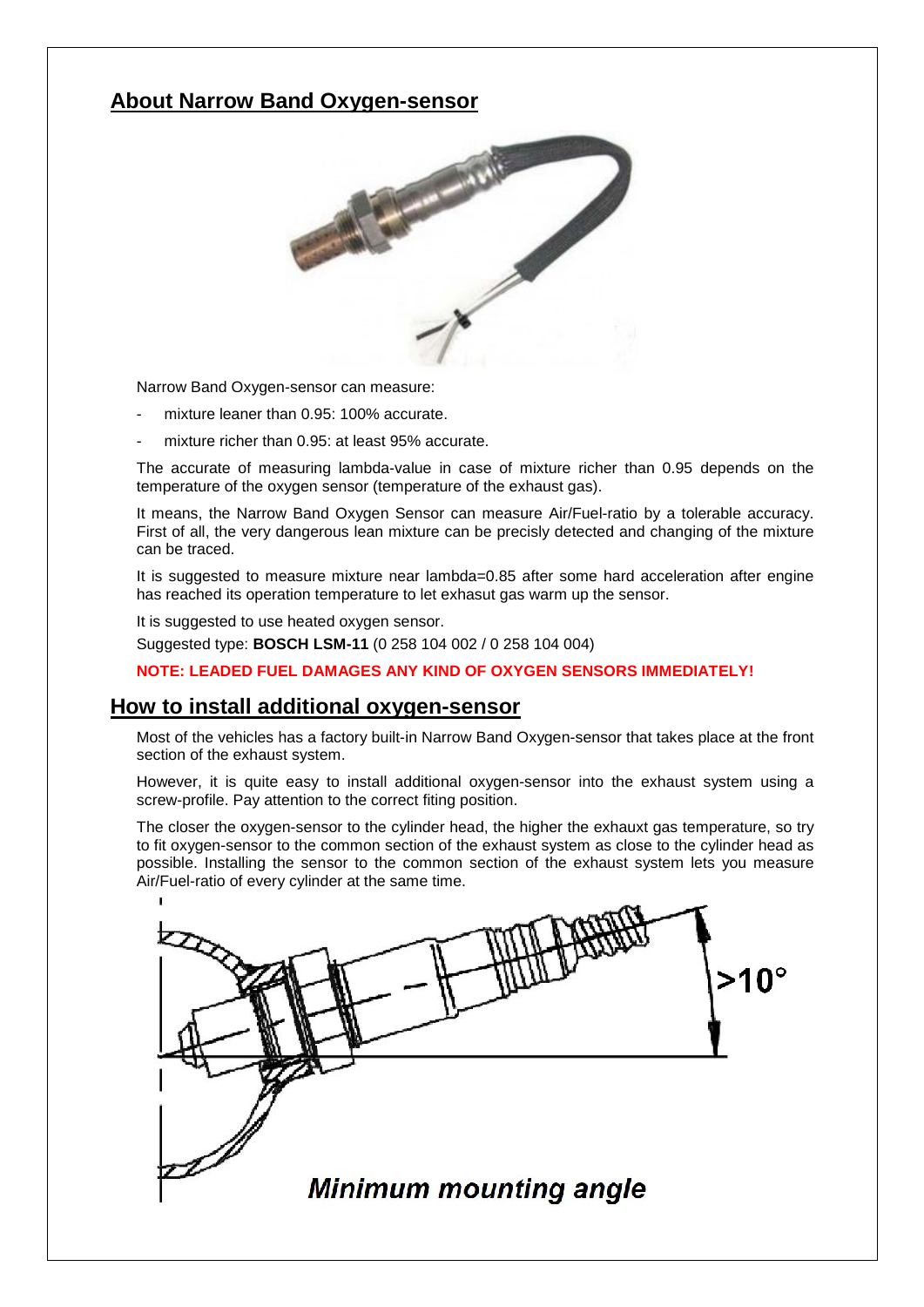## **Pin-out of Narrow Band Oxygen-sensor**



## **Installing LAMBDA-MONITOR Pro-II**

- Please work carefully. Do not pull the cable or cable connections. Improper cable connections may result cable fires. Improper cable installations or cable connections may result malfunction or damages of the oxygen sensor. Correct laying and connection of cables is essential for long-term, proper working. The connector plugs of the oxygen-sensor have safety adjustments. Please be careful when unplug/plug the connector to avoid damage of pins.
- Install the cables along the original cable looms and use insulating tapes or cable binders
- We recommend to disconnect the battery before installing the cables
- **To avoid interference from the ignition system do not put the cables close to any parts of the ignition system**
- Please install the plug-in connectors at a suitable place where no splash water can reach them. Keep care not to detach from their position (use tape or cable binders).
- Do not locate the cables near sharp edges, hot or moving parts.
- Please ask an expert if you have any problems during installation

**We are not responsible for consequential damages caused by incorrect installation.**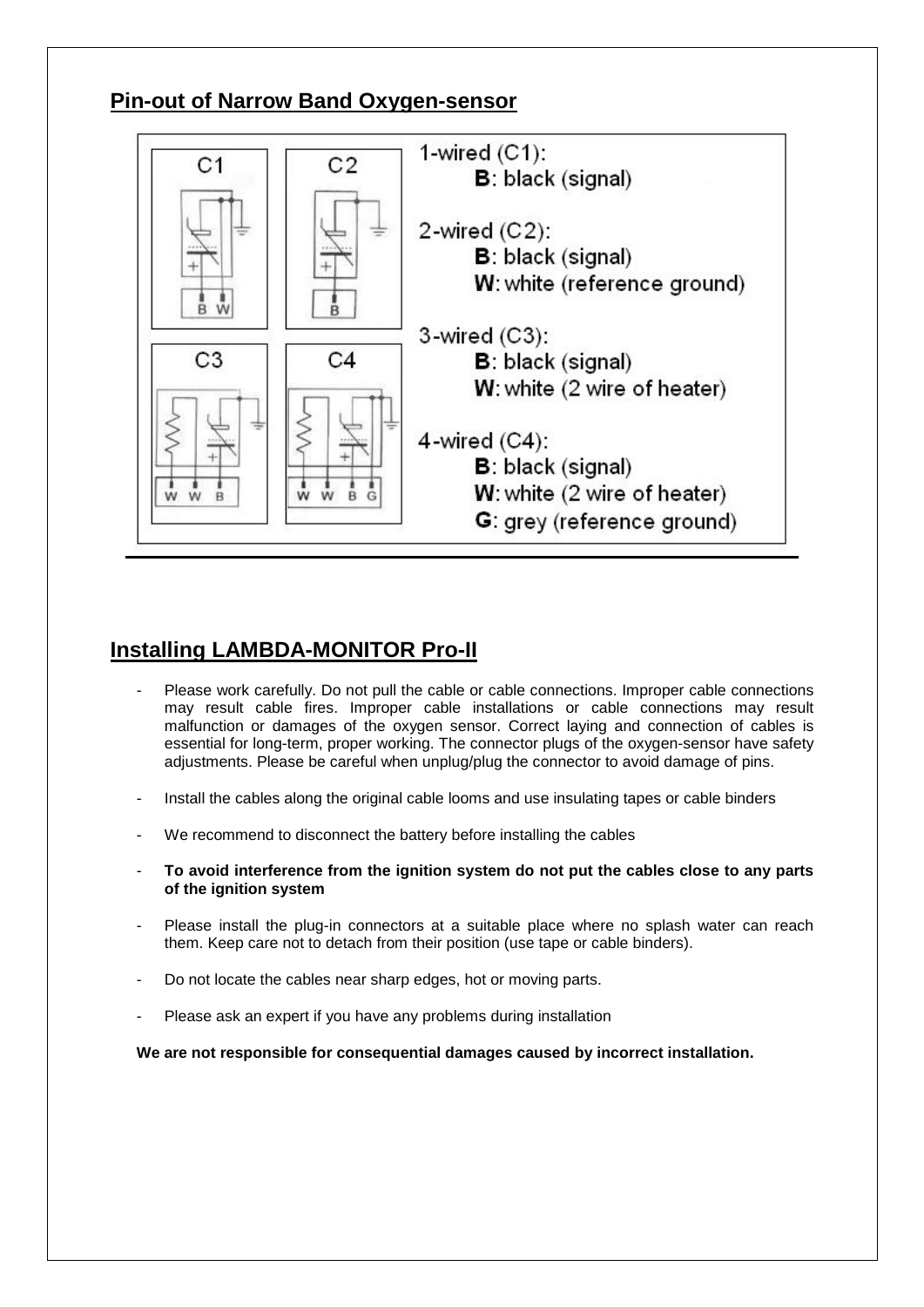# **Wiring LAMBDA-MONITOR Pro-II**

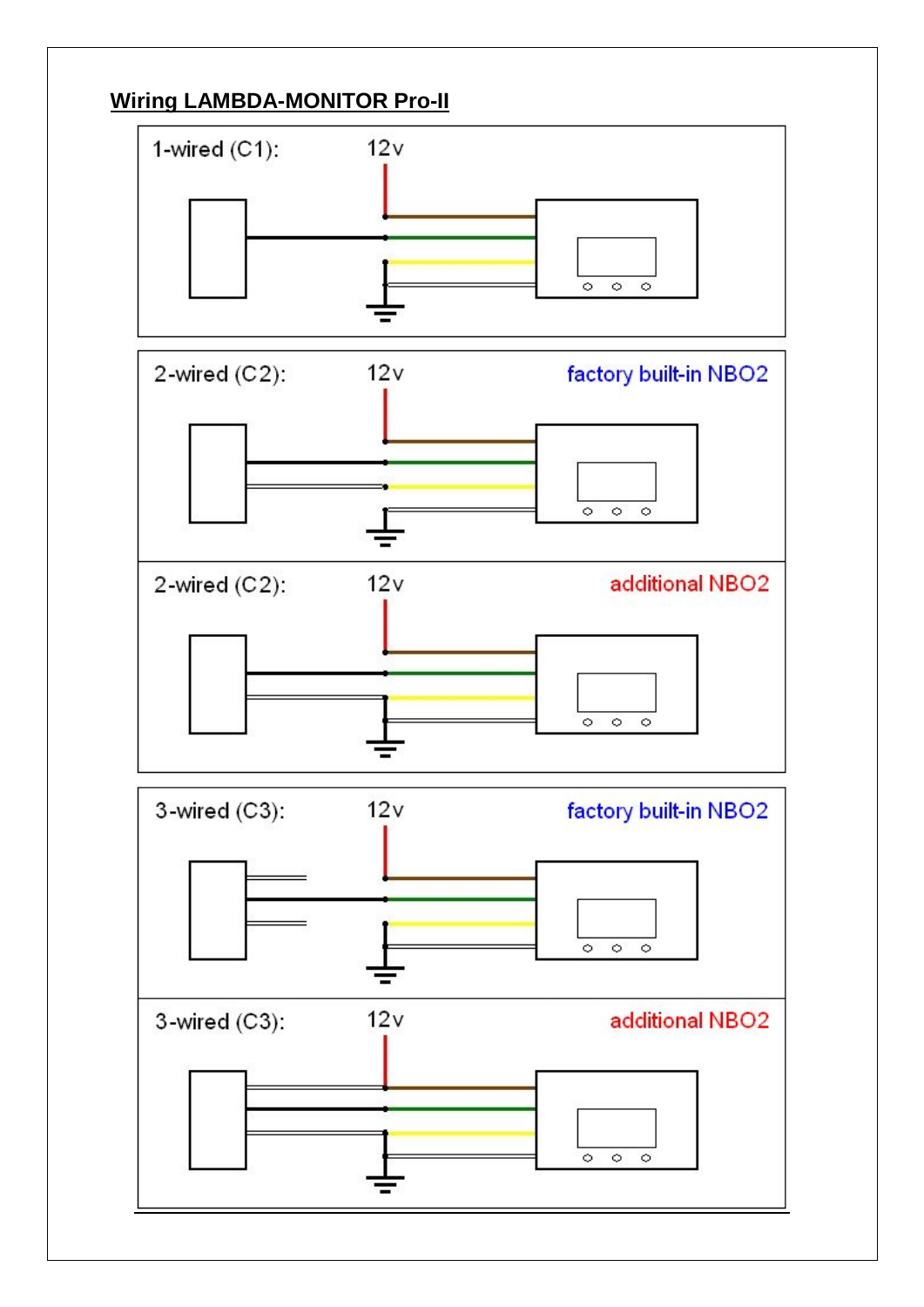

### **Parameters**

- · Supply voltage: 10 15 V.
- · Built in protection against reverese polarity and electronic disturbances.
- · Input: 0-1000mV
- · Display: 20pcs of blue/orange/green/red led and 3pcs of 7 segment red digital display
- 4 level adjustable brightness
- · Dot/Bar led display mode
- · Energy save STANDBY mode

### **Wiring**

| brown:                         | Ignition switch +12V                     |  |  |
|--------------------------------|------------------------------------------|--|--|
| white:                         | Ground                                   |  |  |
| Oxygen-sensor signal<br>green: |                                          |  |  |
| yellow:                        | Oxygen-sensor reference ground potential |  |  |

or:

| yellow-green:<br>black $#1$ : | Ignition switch +12V<br>Ground           |  |
|-------------------------------|------------------------------------------|--|
| black $#2$ :                  | Oxygen-sensor signal                     |  |
| black $#3$ :                  | Oxygen-sensor reference ground potential |  |

#### **Notes:**

**Most accurate measurement can be reached by appliing 4-wired oxygen-sensor!**

**It is very important to use soldering or very low resistance connection when connecting LAMBDA MONITOR Pro-II to the oxygen-sensor, otherwise measurement will not be accurate enough!**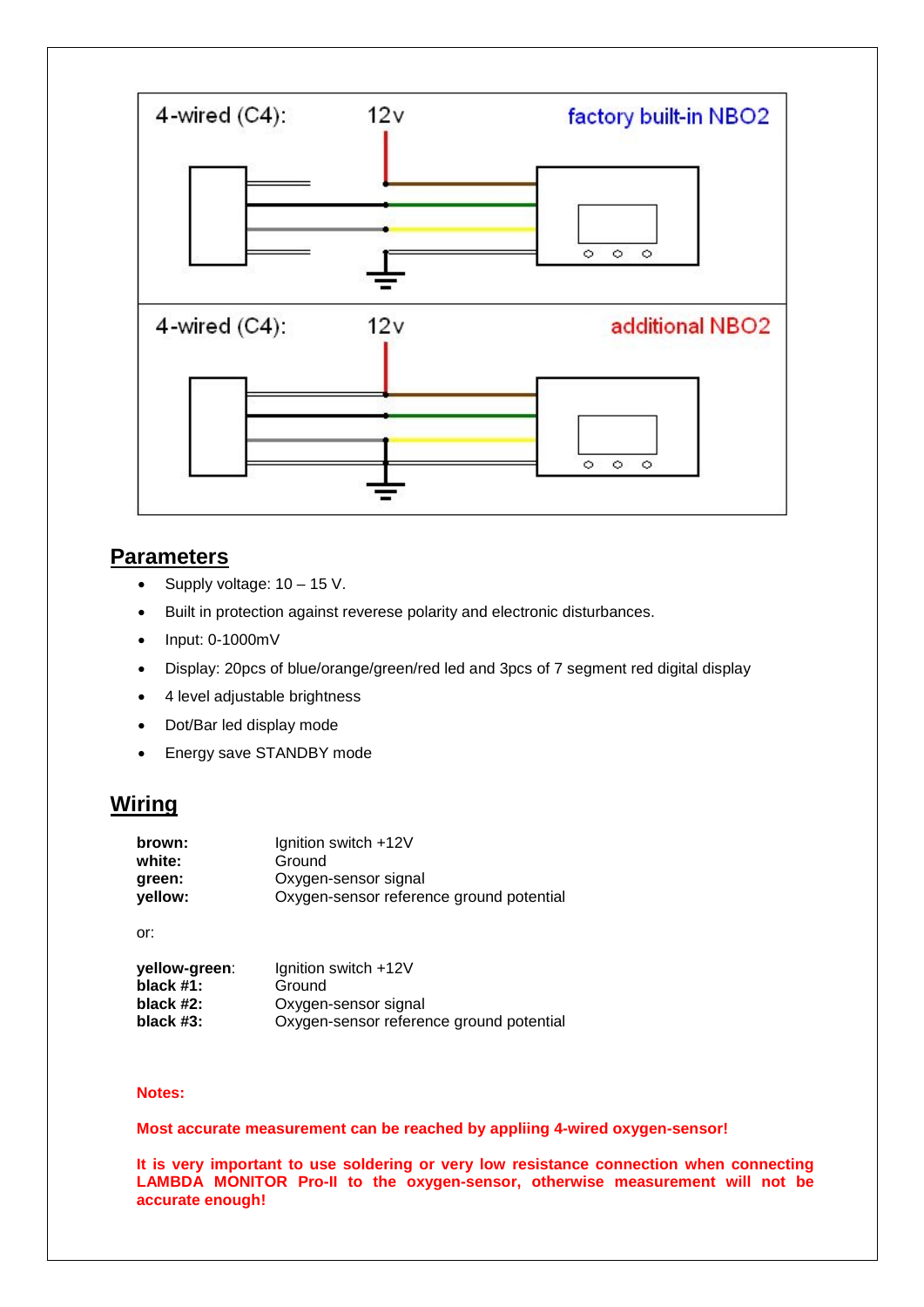# **User interface**

There are three buttons on the user interface:



#### **ON/OFF:**

Turn power on and off. In case turned off only standby led lights. When device is turned on, an automatic test program runs while first every led lights, then every segment of the digital diplay.

#### **DOT/BAR:**

Change between dot and bar led display mode.

#### **LIGHT:**

Select among four different level of brightness to choose the most comfortable setting.